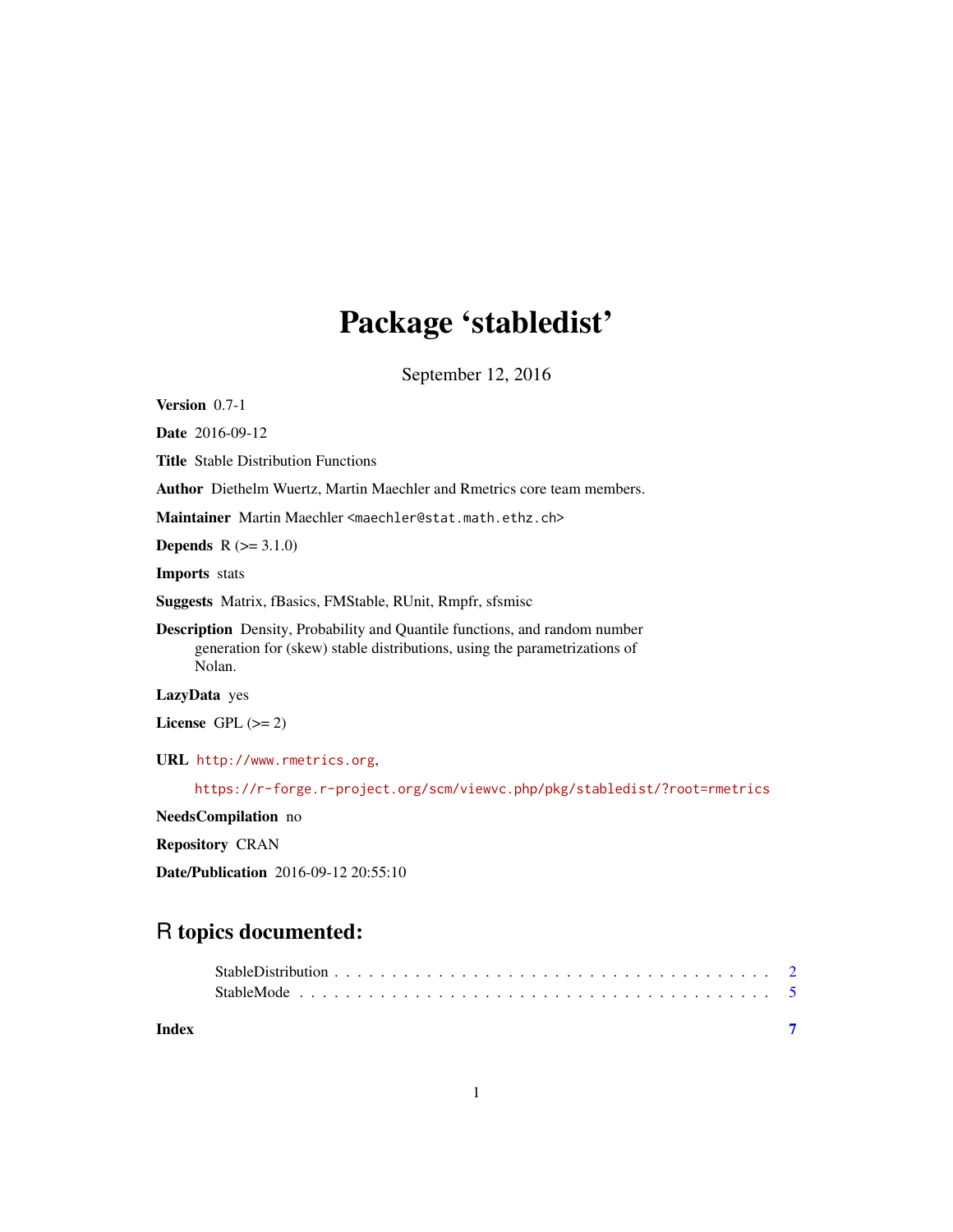#### <span id="page-1-2"></span><span id="page-1-1"></span><span id="page-1-0"></span>Description

A collection and description of functions to compute density, distribution and quantile function and to generate random variates of the stable distribution.

The four functions are:

[dpqr]stable the (skewed) stable distribution.

#### Usage

```
dstable(x, alpha, beta, gamma = 1, delta = 0, pm = 0,
       log = FALSE,
       tol = 64*.Machine$double.eps, zeta.tol = NULL,
       subdivisions = 1000)
pstable(q, alpha, beta, gamma = 1, delta = 0, pm = 0,lower.tail = TRUE, log.p = FALSE, silent = FALSE,
       tol = 64*.Machine$double.eps, subdivisions = 1000)
qstable(p, alpha, beta, gamma = 1, delta = 0, pm = 0,
       lower.tail = TRUE, log.p = FALSE,tol = .Machine$double.eps^0.25, maxiter = 1000, trace = 0,
       integ.tol = 1e-7, subdivisions = 200)
rstable(n, alpha, beta, gamma = 1, delta = 0, pm = 0)
```
#### Arguments

| alpha, beta, gamma, delta |                                                                                                                                                                                            |
|---------------------------|--------------------------------------------------------------------------------------------------------------------------------------------------------------------------------------------|
|                           | value of the index parameter alpha in the interval= $(0, 2]$ ; skewness parame-<br>ter beta, in the range $[-1, 1]$ ; scale parameter gamma; and location (or 'shift')<br>parameter delta. |
| n                         | sample size (integer).                                                                                                                                                                     |
| p                         | numeric vector of probabilities.                                                                                                                                                           |
| pm                        | parameterization, an integer in $\theta$ , 1, 2; by default pm=0, the 'SO' parameteri-<br>zation.                                                                                          |
| x, q                      | numeric vector of quantiles.                                                                                                                                                               |
| log, log.p                | logical; if TRUE, probabilities $p$ are given as $log(p)$ .                                                                                                                                |
| lower.tail                | logical; if TRUE (default), probabilities are $P[X \le x]$ otherwise, $P[X > x]$ .                                                                                                         |
| silent                    | logical indicating that e.g., warnings should be suppressed when NaN is produced<br>(because of numerical problems).                                                                       |
| integ.tol                 | positive number, the tolerance used for numerical integration, see integrate.                                                                                                              |
| tol                       | numerical tolerance,                                                                                                                                                                       |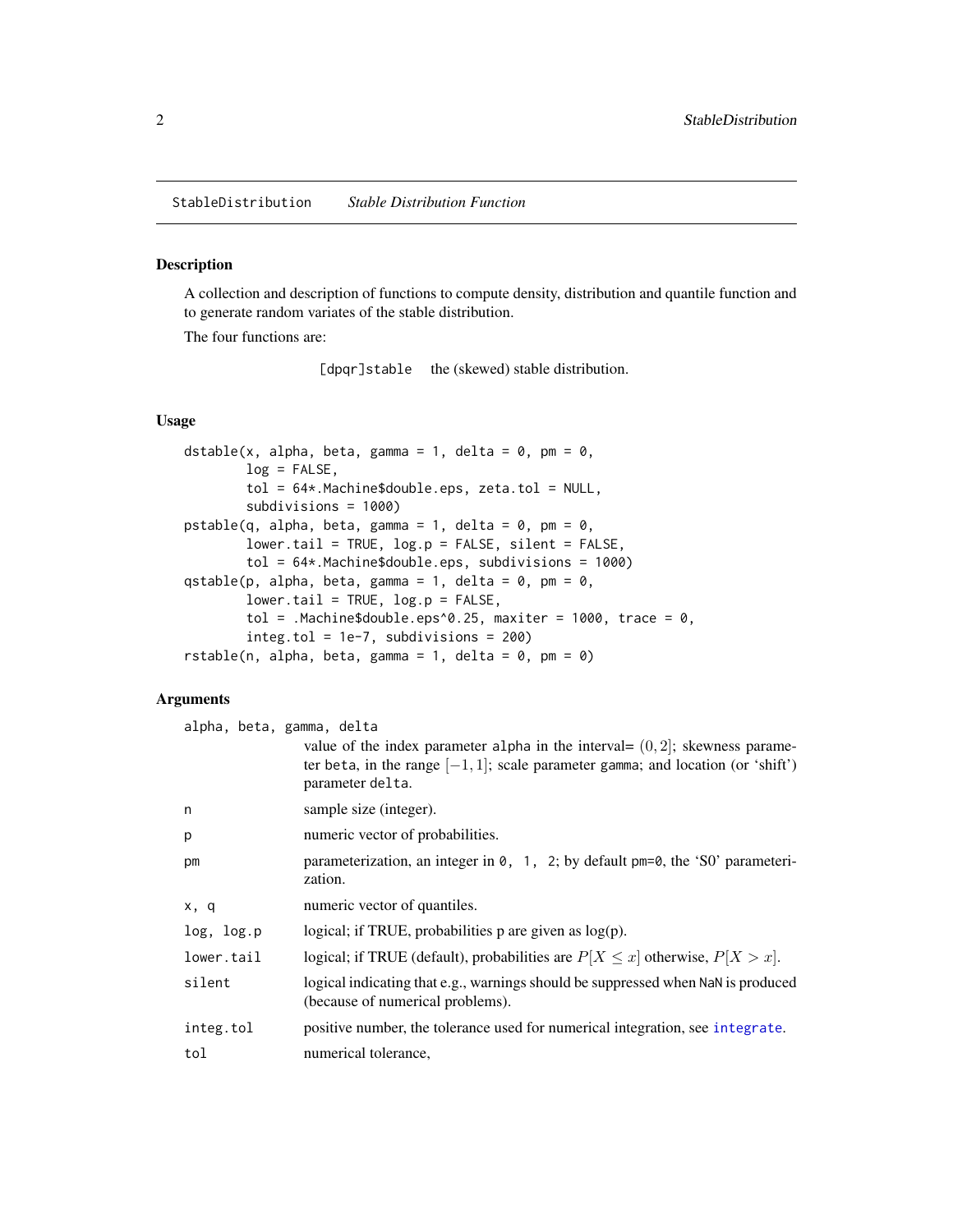<span id="page-2-0"></span>

|              | <b>dstable(), pstable():</b> used for numerical integration, see integ. tol above. Note<br>that earlier versions had tighter tolerances – which seem too tight as default<br>values.<br><b>qstable():</b> used for rootfinding, see uniroot.                                                                                    |
|--------------|---------------------------------------------------------------------------------------------------------------------------------------------------------------------------------------------------------------------------------------------------------------------------------------------------------------------------------|
| zeta.tol     | (dstable) numerical tolerance for checking if x is close to $\zeta(\alpha, \beta)$ . The default,<br>NULL depends itself on $(\alpha, \beta)$ .<br>As it is <i>experimental</i> and not guaranteed to remain in the future, its use is not<br>recommended in production code. Rather e-mail the package maintainer about<br>it. |
| subdivisions | maximal number of intervals for integration, see integrate.                                                                                                                                                                                                                                                                     |
|              | maxiter, trace maximal number of iterations and verboseness in uniroot, see there.                                                                                                                                                                                                                                              |

#### Details

#### Skew Stable Distribution:

The function uses the approach of J.P. Nolan for general stable distributions. Nolan (1997) derived expressions in form of integrals based on the characteristic function for standardized stable random variables. For dstable and pstable, these integrals are numerically evaluated using R's [integrate\(](#page-0-0)) function.

"S0" parameterization [pm=0]: based on the (M) representation of Zolotarev for an alpha stable distribution with skewness beta. Unlike the Zolotarev (M) parameterization, gamma and delta are straightforward scale and shift parameters. This representation is continuous in all 4 parameters, and gives an intuitive meaning to gamma and delta that is lacking in other parameterizations. Switching the sign of beta *mirrors* the distribution at the vertical axis  $x = \delta$ , i.e.,

$$
f(x, \alpha, -\beta, \gamma, \delta, 0) = f(2\delta - x, \alpha, +\beta, \gamma, \delta, 0),
$$

see the graphical example below.

"S" or "S1" parameterization [pm=1]: the parameterization used by Samorodnitsky and Taqqu in the book Stable Non-Gaussian Random Processes. It is a slight modification of Zolotarev's (A) parameterization.

"S\*" or "S2" parameterization [pm=2]: a modification of the S0 parameterization which is defined so that (i) the scale gamma agrees with the Gaussian scale (standard dev.) when alpha= $2$ and the Cauchy scale when alpha=1, (ii) the mode is exactly at delta. For this parametrization, [stableMode\(](#page-4-1)alpha,beta) is needed.

"S3" parameterization [pm=3]: an internal parameterization, currently not available for these functions. The scale is the same as the "S2" parameterization, the shift is  $-\beta * g(\alpha)$ , where  $g(\alpha)$  is defined in Nolan(1999).

#### Value

All values for the \*stable functions are numeric vectors:  $d*$  returns the density,  $p*$  returns the distribution function,  $q*$  returns the quantile function, and  $r*$  generates random deviates.

#### Tail Behavior

The asymptotic behavior for large x, aka "tail behavior" for the cumulative  $F(x) = P(X \leq x)$  is (for  $x \to \infty$ )

$$
1 - F(x) \sim (1 + \beta)C_{\alpha}x^{-\alpha},
$$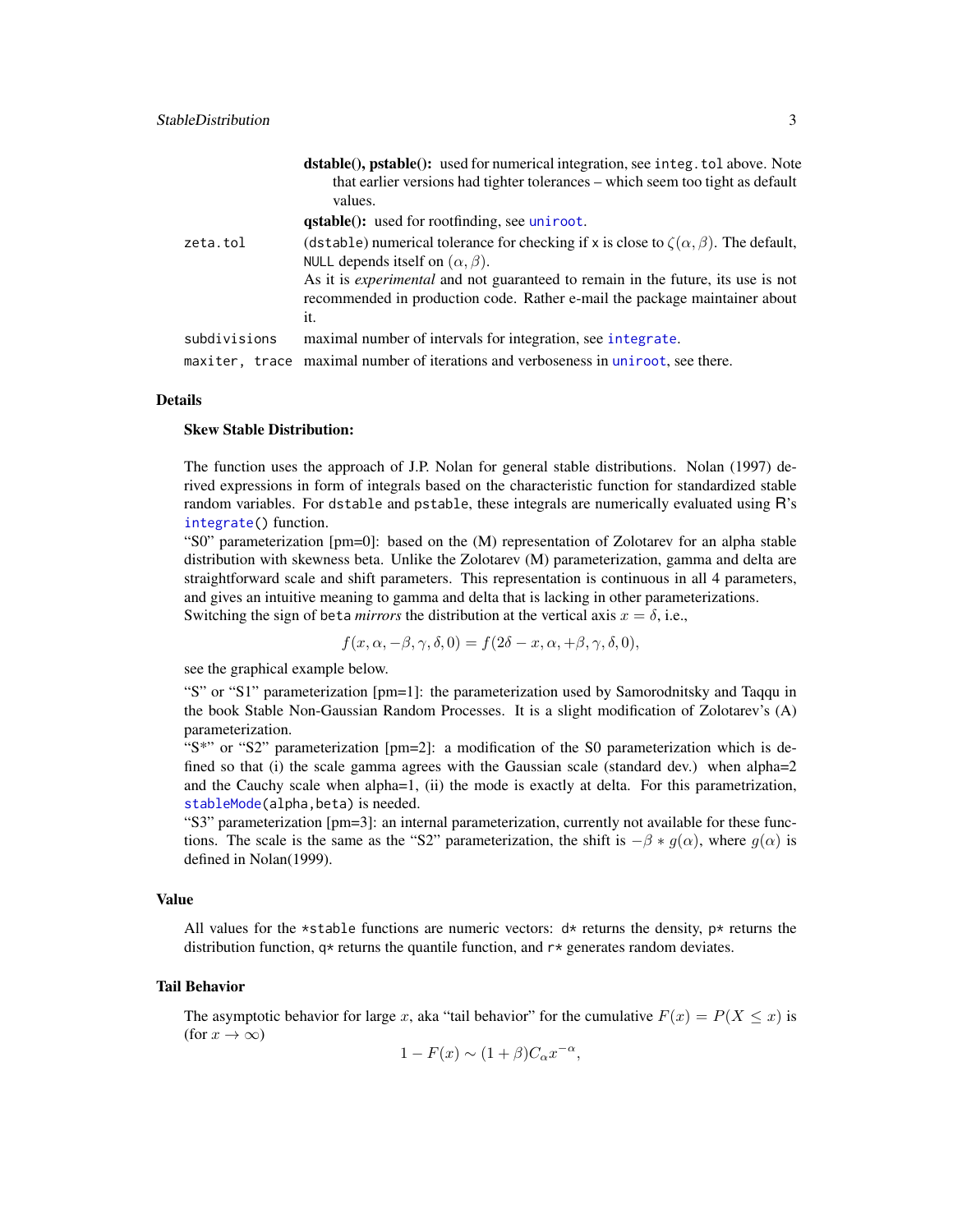<span id="page-3-0"></span>where  $C_{\alpha} = \Gamma(\alpha)/\pi \sin(\alpha \pi/2)$ ; hence also

$$
F(-x) \sim (1 - \beta)C_{\alpha}x^{-\alpha}.
$$

Differentiating  $F()$  above gives

$$
f(x) \sim \alpha (1+\beta) C_{\alpha} x^{-(1+\alpha)}.
$$

#### **Note**

In the case  $\beta = 1$ , the distributions are "maximally skewed to the right" or simply "*extremal* stable" (Zolotarev). In that case, the package **FMStable** provides dpq $*$  functions which are faster and more accurate than ours (if accuracy higher than about 6 digits is needed), see, [pEstable](#page-0-0).

When alpha is close to 1 or close to 0 ("close", e.g., meaning distance  $d < 0.01$ ), the computations typically are numerically considerably more challenging, and the results may not be accurate. As we plan to improve on this, *and* as it is unknown when exactly the numerical difficulties arise, we currently only do warn here (in the documentation), but *not* by giving explicit [warning\(](#page-0-0))s.

#### Author(s)

Diethelm Wuertz for the original Rmetrics R-port. Many numerical improvements by Martin Maechler.

#### References

Chambers J.M., Mallows, C.L. and Stuck, B.W. (1976) *A Method for Simulating Stable Random Variables*, J. Amer. Statist. Assoc. 71, 340–344.

John P. Nolan (2012) *Stable Distributions - Models for Heavy Tailed Data* Birkhauser, Boston; in progress, chapter 1 online at <http://academic2.american.edu/~jpnolan/stable/chap1.pdf>

Nolan J.P. (1997) Numerical calculation of stable densities and distribution functions. *Stochastic Models* 13(4), 759–774.

Also available as 'density.ps' from Nolan's web page.

Samoridnitsky G., Taqqu M.S. (1994); *Stable Non-Gaussian Random Processes, Stochastic Models with Infinite Variance*, Chapman and Hall, New York, 632 pages.

Weron, A., Weron R. (1999); *Computer Simulation of Levy alpha-Stable Variables and Processes*, Preprint Technical University of Wroclaw, 13 pages.

#### See Also

the [stableSlider\(](#page-0-0)) function from package fBasics for displaying densities and probabilities of these distributions, for educational purposes.

#### Examples

```
## stable -
## Plot stable random number series
  set.seed(1953)
  r <- rstable(n = 1000, alpha = 1.9, beta = 0.3)
```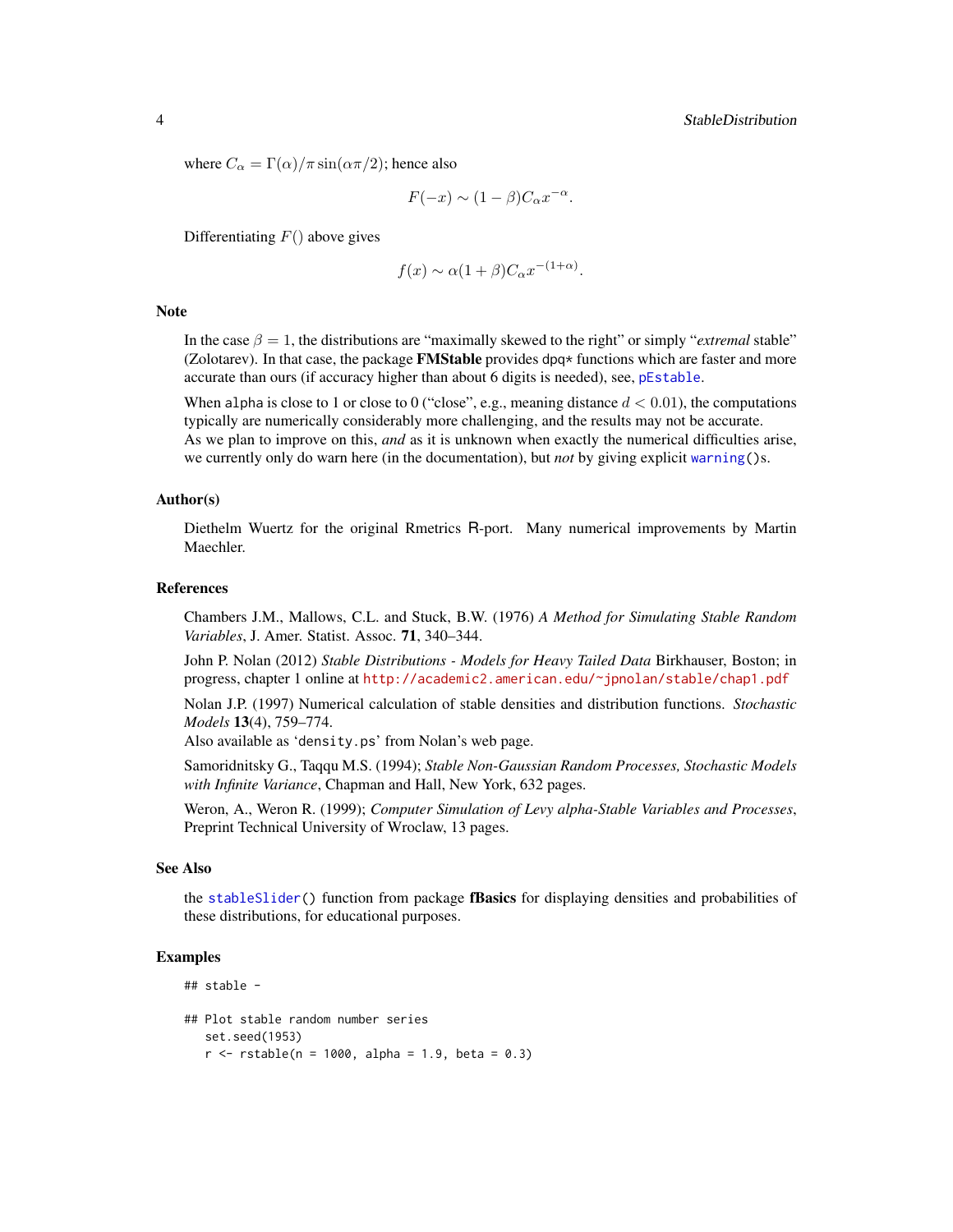#### <span id="page-4-0"></span>StableMode 5

```
plot(r, type = "l", main = "stable: alpha=1.9 beta=0.3",
       col = "steelblue")
  grid()
## Plot empirical density and compare with true density:
  hist(r, n = 25, probability = TRUE, border = "white",
       col = "steelblue")
  x \le - seq(-5, 5, 0.25)
  lines(x, dstable(x, alpha = 1.9, beta = 0.3, tol= 1e-3), lwd = 2)
## Plot df and compare with true df:
  plot(ecdf(r), do.points=TRUE, col = "steelblue",
       main = "Probabilities: ecdf(rstable(1000,..)) and true cdf F()")
   rug(r)
  lines(x, pstable(q = x, alpha = 1.9, beta = 0.3),
         col="#0000FF88", lwd= 2.5)
## Switching sign(beta) <==> Mirror the distribution around x == delta:
curve(dstable(x, alpha=1.2, beta = .8, gamma = 3, delta = 2), -10, 10)
curve(dstable(x, alpha=1.2, beta = -0.8, gamma = 3, delta = 2),
      add=TRUE, col=2)
## or the same
curve(dstable(2*2-x, alpha=1.2, beta = +.8, gamma = 3, delta = 2),
     add=TRUE, col=adjustcolor("gray",0.2), lwd=5)
abline(v = 2, col = "gray", lty=2, lwd=2)axis(1, at = 2, label = expression(delta == 2))## Compute quantiles:
  x. < -4:4px \leftarrow pstable(x., alpha = 1.9, beta = 0.3)(qs \leq qstable(px, alpha = 1.9, beta = 0.3))stopifnot(all.equal(as.vector(qs), x., tol = 1e-5))
```
StableMode *Mode of the Stable Distribution Function*

#### <span id="page-4-1"></span>**Description**

Computes the mode of the stable distribution, i.e., the maximum of its density function in the "0" parametrization, i.e., the maximum  $x_0$  of [dstable\(](#page-1-1)x, alpha, beta, gamma = 1, delta = 0, pm = 0).

Finds the maximum of [dstable](#page-1-1) numerically, using [optimize](#page-0-0).

#### Usage

```
stableMode(alpha, beta,
          beta.max = 1 - 1e-11,
           tol = .Machine$double.eps^0.25)
```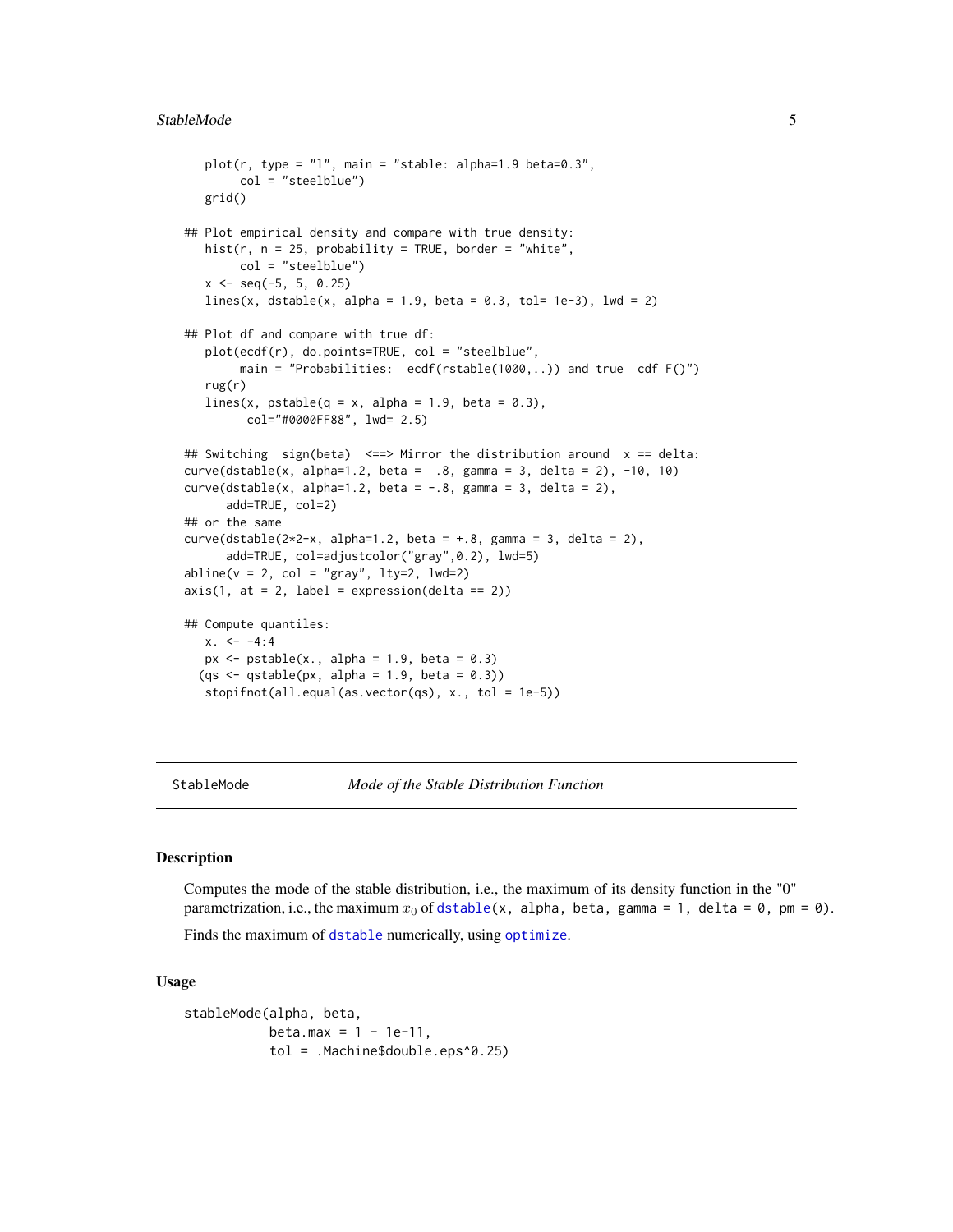#### <span id="page-5-0"></span>Arguments

| alpha, beta | numeric parameters: value of the index parameter alpha in the range $(0, 2)$ , and<br>the skewness parameter beta, in the range $[-1, 1]$ . |
|-------------|---------------------------------------------------------------------------------------------------------------------------------------------|
| beta.max    | for numerical purposes, values of beta too close to 1, are set to beta max. Do<br>not modify unless you know what you're doing.             |
| tol         | numerical tolerance for optimize().                                                                                                         |

#### Value

returns a numeric value, the location of the stable mode.

#### Author(s)

Diethelm Wuertz for the Rmetrics R-port; minor cleanup by Martin Maechler.

#### See Also

For definition and the "dpqr"-functions, [StableDistribution](#page-1-2), also for the references.

#### Examples

```
## beta = 0 \leq z \leq 5 symmetric \leq z \leq 5 mode = 0
all.equal(stableMode(alpha=1, beta=0), 0)
al.s <- c(1e-100, seq(0, 2, by = 1/32)[-1])stopifnot(vapply(al.s, function(alp)
                 stableMode(alpha=alp, beta=0), 1.) == 0)
## more interesting: asymmetric (beta != 0):
stableMode(alpha=1.2, beta=0.1)
if(stabledist:::doExtras()) { # takes 2.5 seconds
 sm0.5 <- vapply(al.s, function(AA)
                 stableMode(alpha=AA, beta= 0.5), 1.)
 plot(al.s, sm0.5, type = "o", col=2, xlab = quote(alpha), ylab="mode",
      main = quote("Mode of stable"*{}(alpha, beta == (0.5, pm==0)))
}
```